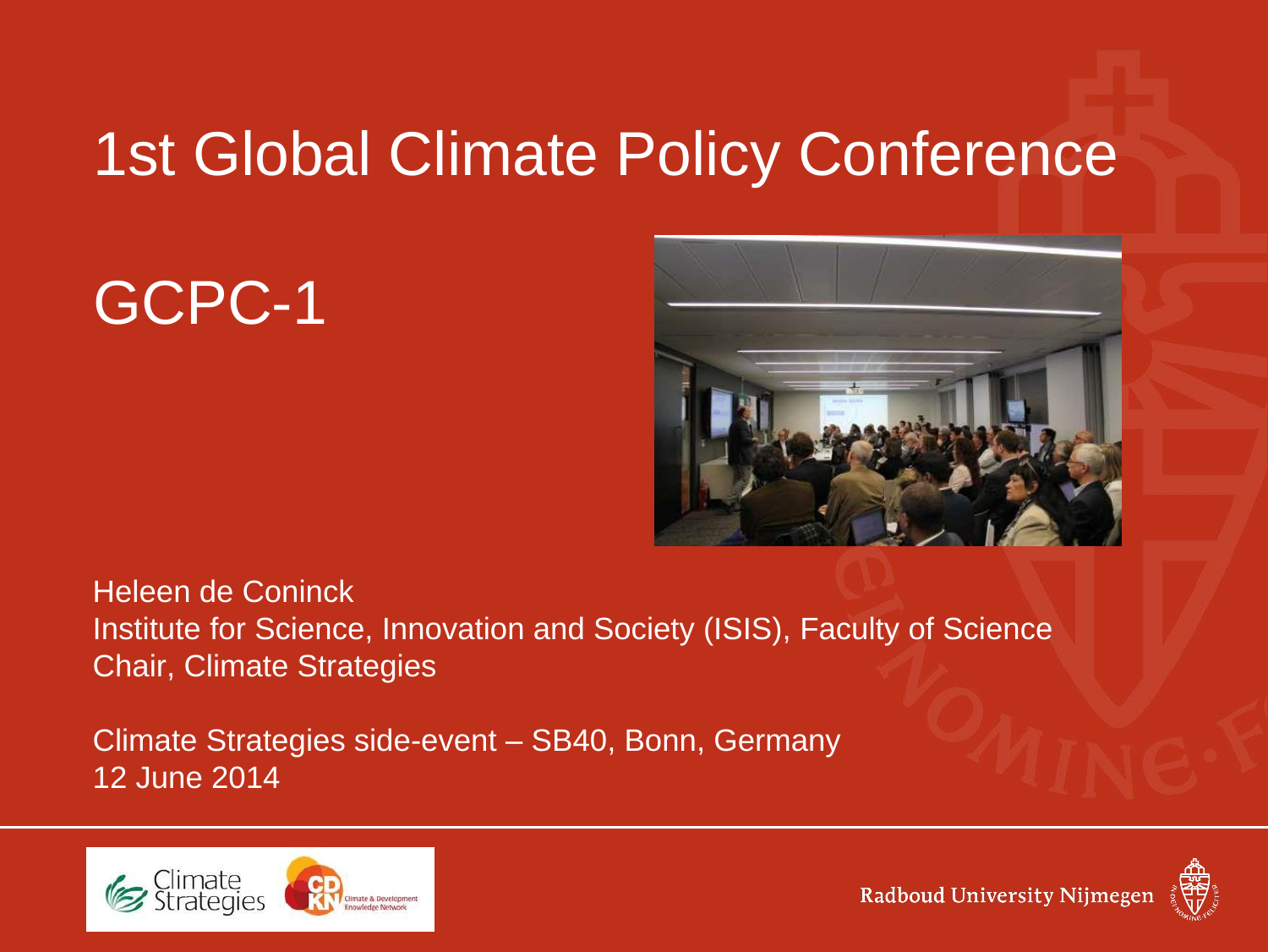#### **Process GCPC-1**

February 2014: Call for abstracts:

- Innovative perspectives
- I deas to take the negotiations forward

March 2014: Selection of best abstracts by programme committee

May 2014:

- Presentation during conference
- Conference summary, presentations and agenda [here](http://climatestrategies.org/research/current-projects/climate-a-development-knowledge-network-cdkn.html)

Early September 2014: "State of Global Climate Policy" publication with four-page papers on the presentations



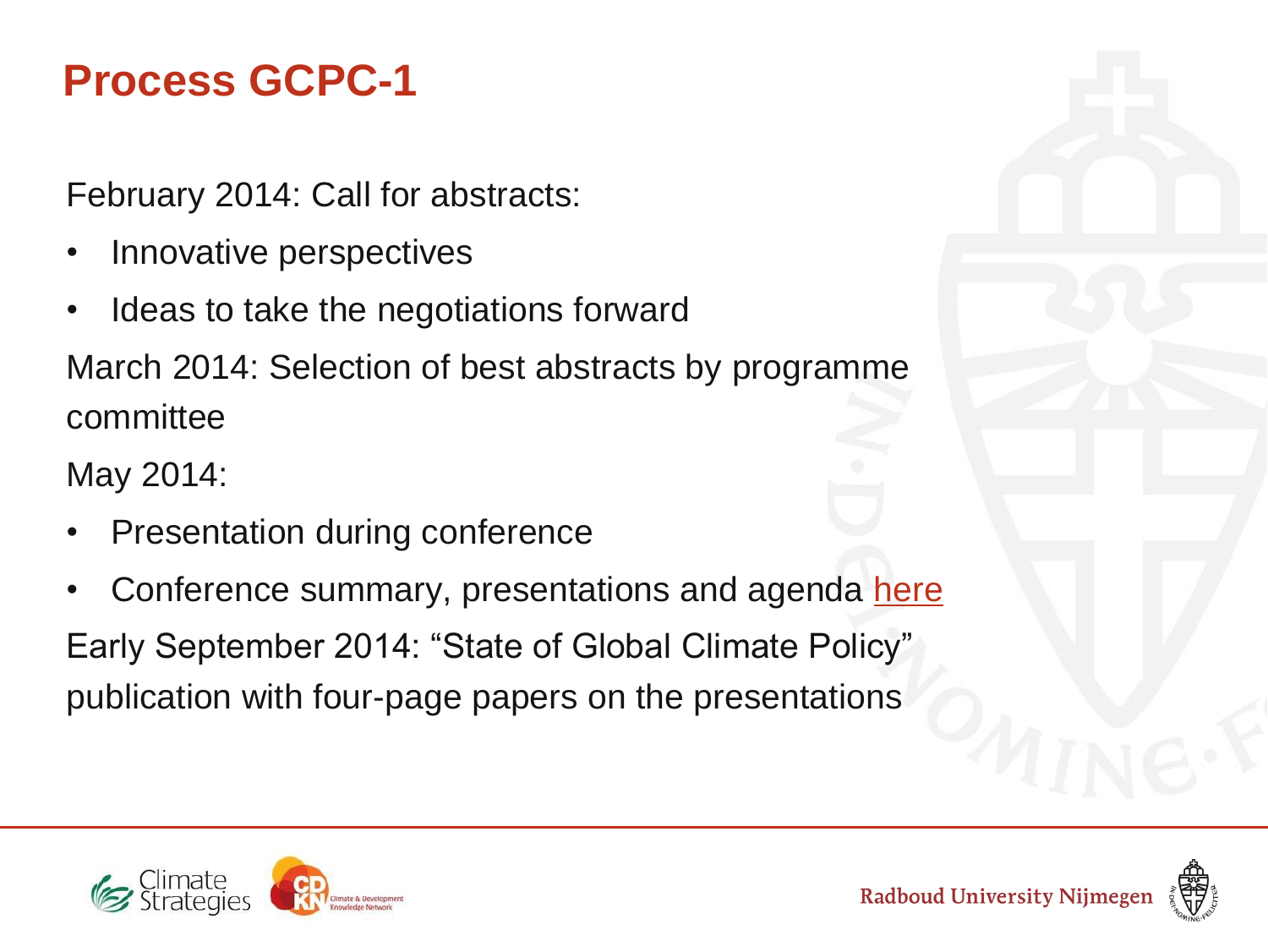### **Agenda (Day 1)**

Session 1: Sustainable development and green growth: a new focus or an optical illusion?

- Michael Grubb: Planetary Economics: What role in global climate **[negotiations](http://climatestrategies.org/images/stories/Planetary Economics Presentation.pdf)**
- Carlo Jaeger: Towards a sound narrative on climate policy and green growth

Session 2: More than just ticking the boxes? How mitigation and adaptation packages should secure finance

[Jose Alberto Garibaldi](http://climatestrategies.org/images/stories/Jose Garibaldi_Energeia.pdf)

Session 3: Evolving CBDR? Differentiating the parties in the 2015 agreement

- [Christoph](http://climatestrategies.org/images/stories/Schwarte C. Session 3.pdf) [Schwarte: The International Law Association's legal](http://climatestrategies.org/images/stories/Schwarte C. Session 3.pdf)  [principals relating to climate change](http://climatestrategies.org/images/stories/Schwarte C. Session 3.pdf)
- [Xiaohua](http://climatestrategies.org/images/stories/Reflection of CBDR in 2015 agreement.pdf) [Zhang: Reflection on the CBDR in the 2015 agreement](http://climatestrategies.org/images/stories/Reflection of CBDR in 2015 agreement.pdf)





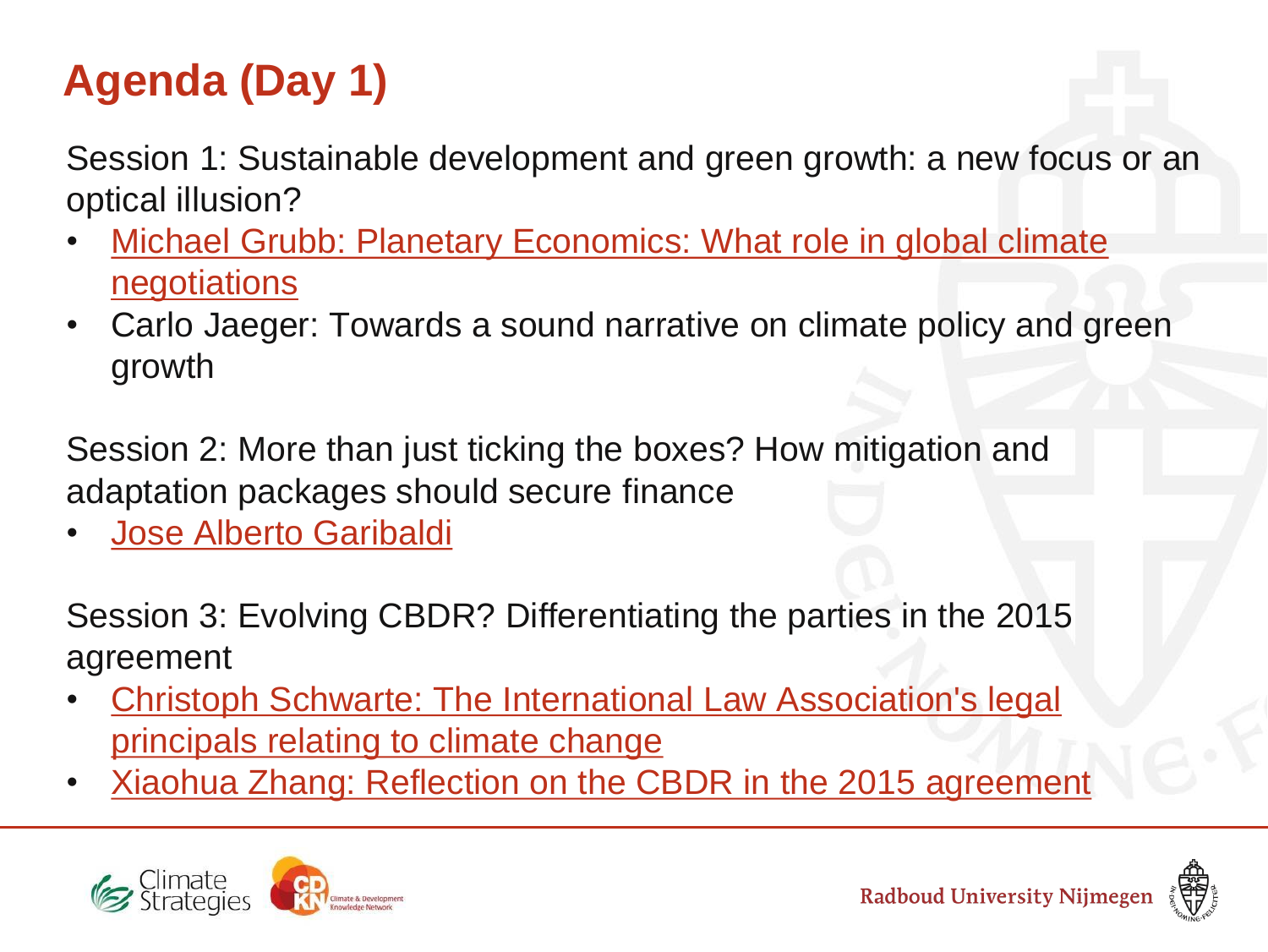### **Agenda (Day 2)**

Session 4: Is it fair? Defining and respecting equity in adaptation and loss & damage

Sonja Klinsky: Finding a constructive equity pathway

Session 5: An offer they can't refuse? Reconciling the UNFCCC stalemate with investor interest

• [Christa Clapp: Climate Finance-Reconciling the UNFCCC stalemate](http://climatestrategies.org/images/stories/Clapp C. Session5.pdf)  [with burgeoning investor interest](http://climatestrategies.org/images/stories/Clapp C. Session5.pdf)

Session 6: Conditional Trade? Managing GHG impact through clubs

- [Carlos Rossi Covarrubias: Conditional Trade? Managing GHG impacts](http://climatestrategies.org/images/stories/Carlos Rossi.pdf)  [through public-private technology pool](http://climatestrategies.org/images/stories/Carlos Rossi.pdf)
- [Thomas Brewer: Minimizing Methane Leakage in Natural Gas Trade:](http://climatestrategies.org/images/stories/Brewer T.  Session6.pdf)  [Creating 'Club Goods' for LNG Exporters, Importers, Shippers and](http://climatestrategies.org/images/stories/Brewer T. - Session6.pdf)  [Maritime Fuel Users](http://climatestrategies.org/images/stories/Brewer T. - Session6.pdf)



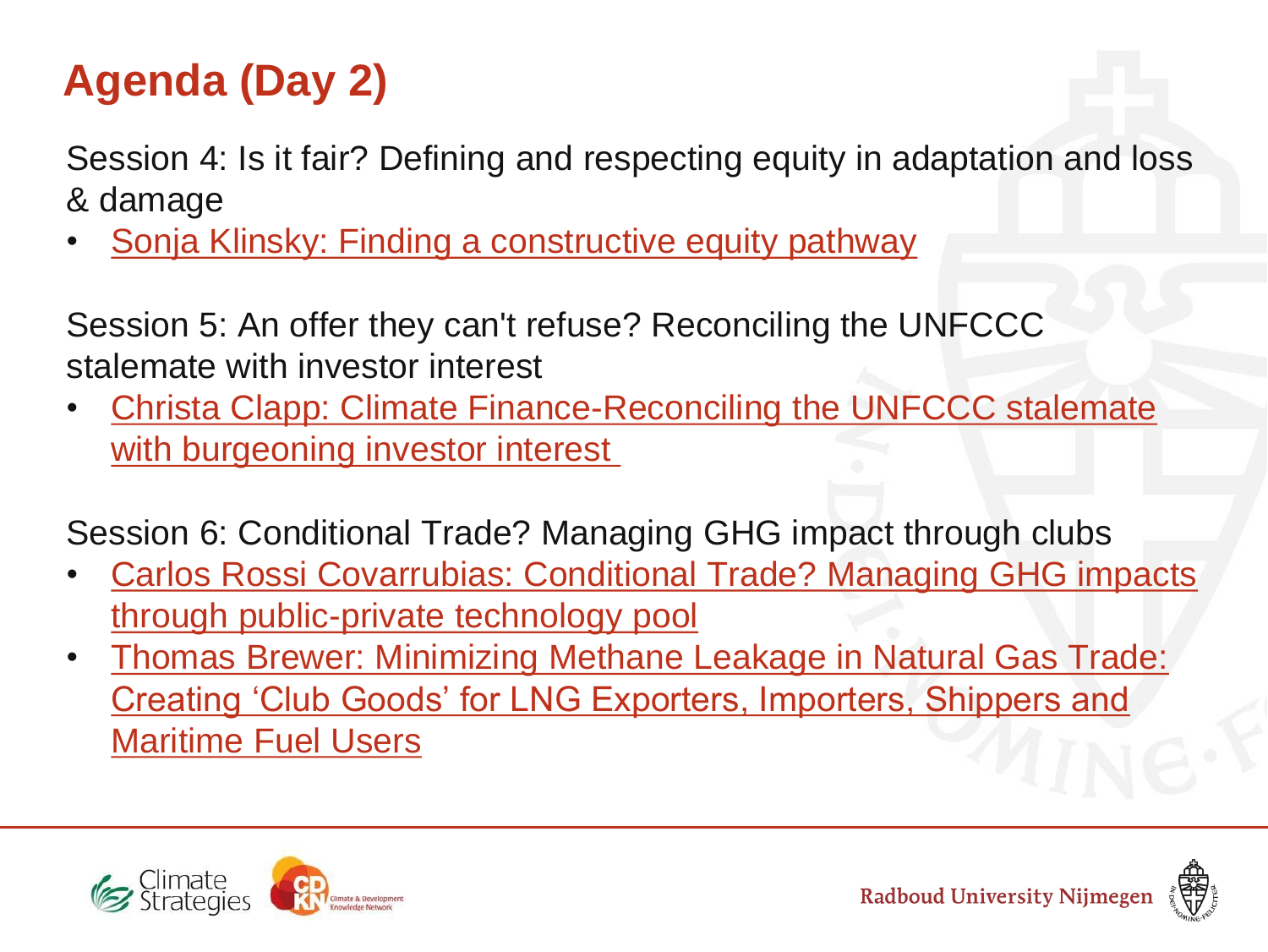#### **Planetary economics: satisficing, optimising and transforming**

Michael Grubb with Jean-Charles Hourcade and Karsten Neuhoff





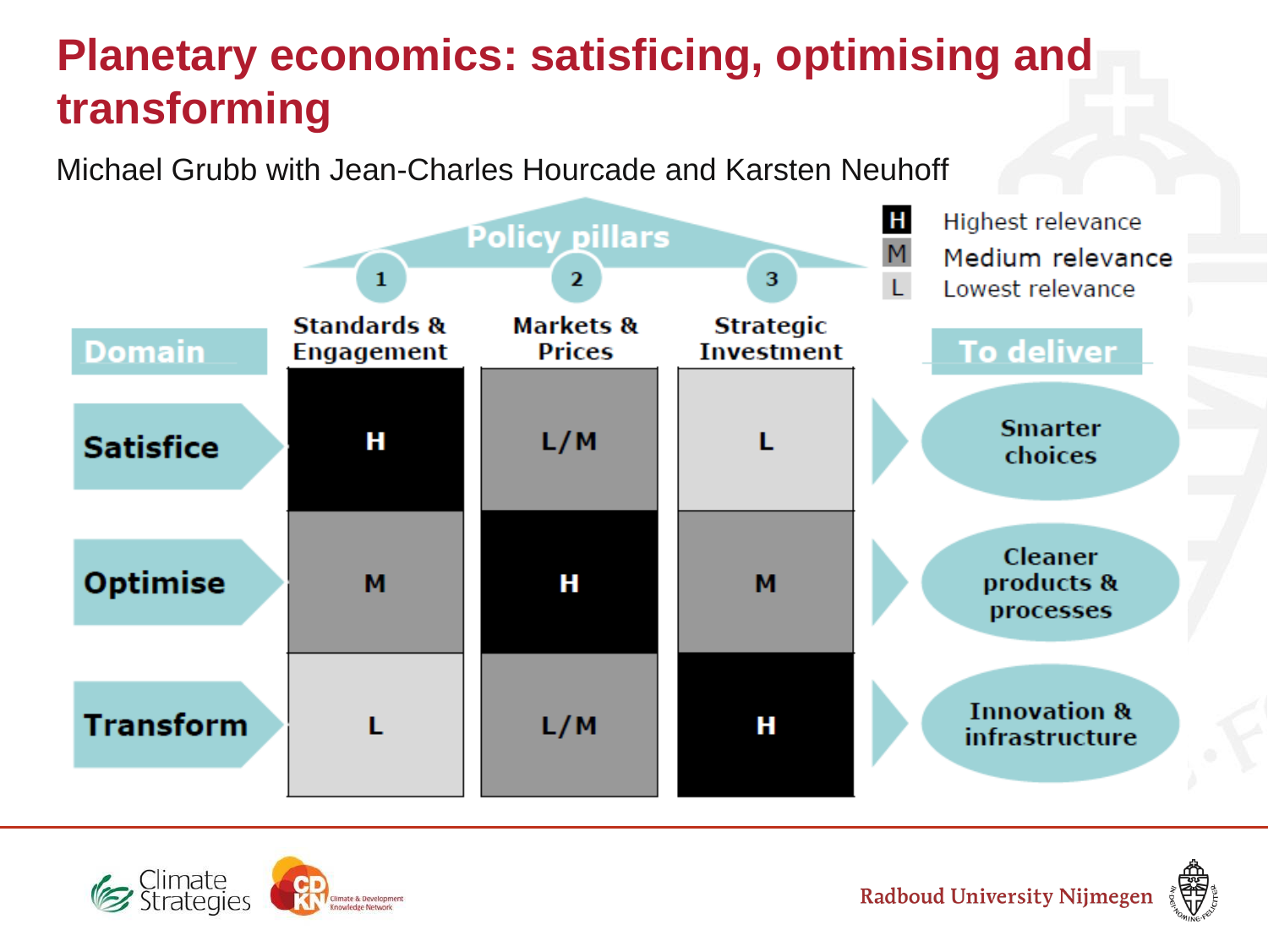#### **Planetary economics and the UN Climate negotiations**

Michael Grubb with Jean-Charles Hourcade and Karsten Neuhoff

Three pillars could be a useful framework for NAMAs, low-carbon development strategies and other bottomup initiatives

- Technology Mechanism elements could reinforce pillar III from an international perspective
- Attitudinal: move focus from global burden sharing to cooperative opportunities under each pillar
- $\checkmark$  Cooperative initiatives: capacity building (pillar I), bottom-up carbon pricing (pillar II) and policy coordination in innovation (pillar III)
- $\checkmark$  Synergies with national circumstances
- Coalitions, e.g. in fossil fuel importing countries?



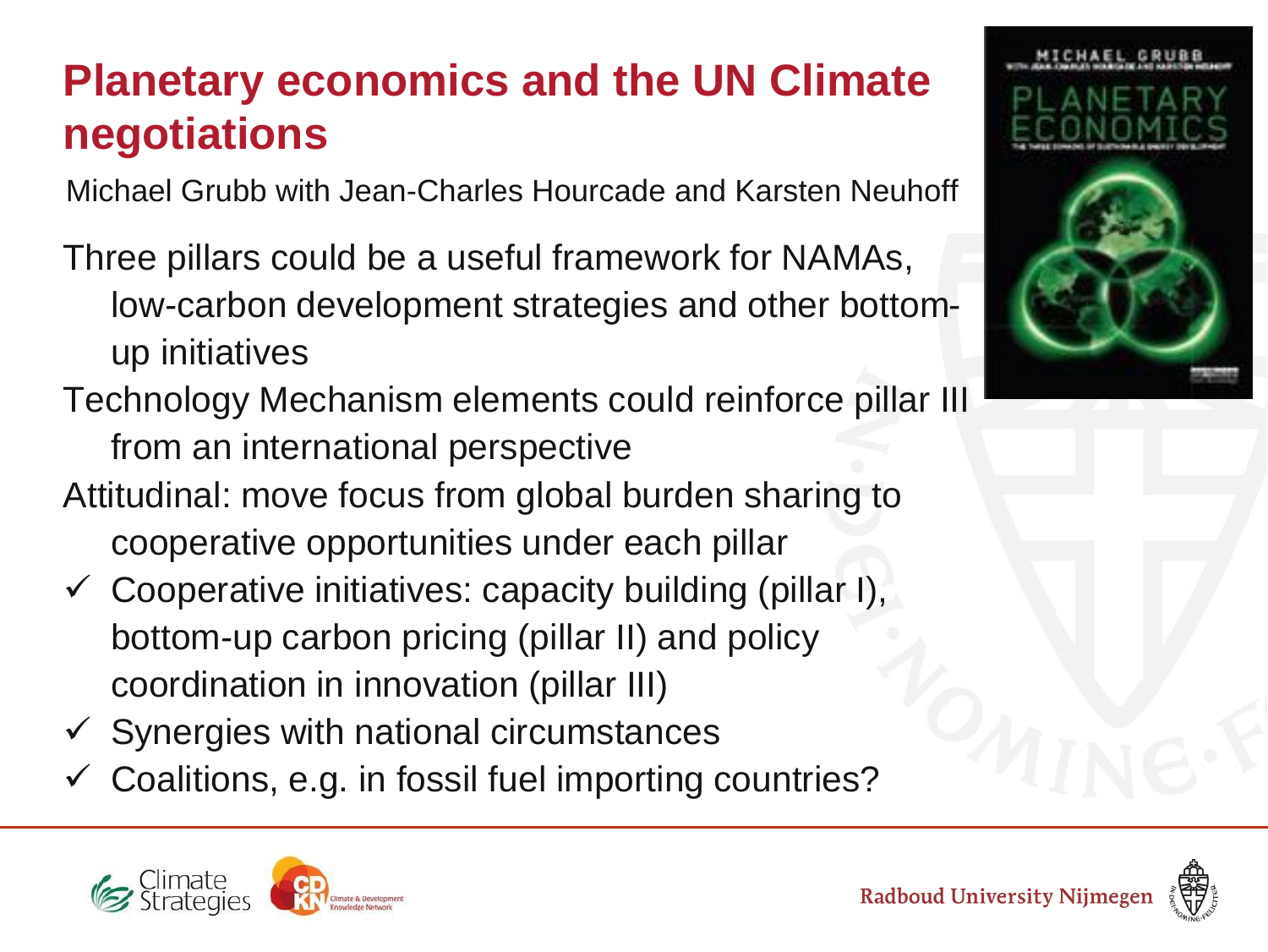### **Technology integration**

Carlos Rossi

*Topic currently under discussion in negotiations*

PROPOSAL ON TECHNOLOGY INTEGRATION PUBLIC-PRIVATE TECHNOLOGY POOL (N-S, S-S, TRIANGULAR) REGIONAL/SUB-REGIONAL FECHNOLOGY INTEGRATION CENTER

Technology is key to both mitigation and adaptation actions Technology is more than hardware – also software and orgware Technology transfer is a limited concept as it is unidirectional

Proposal for Technology Integration:

- $\checkmark$  Create a regionally relevant space for technology development
- $\checkmark$  Recognise that technology should be about integration
- $\checkmark$  Public and private sector
- $\checkmark$  Public/private and international financing (GCF, GEF/FDI)
- Technology integration centres (regional, national, global as appropriate) where scientists and other actors come to
- $\sqrt{ }$  IP pool



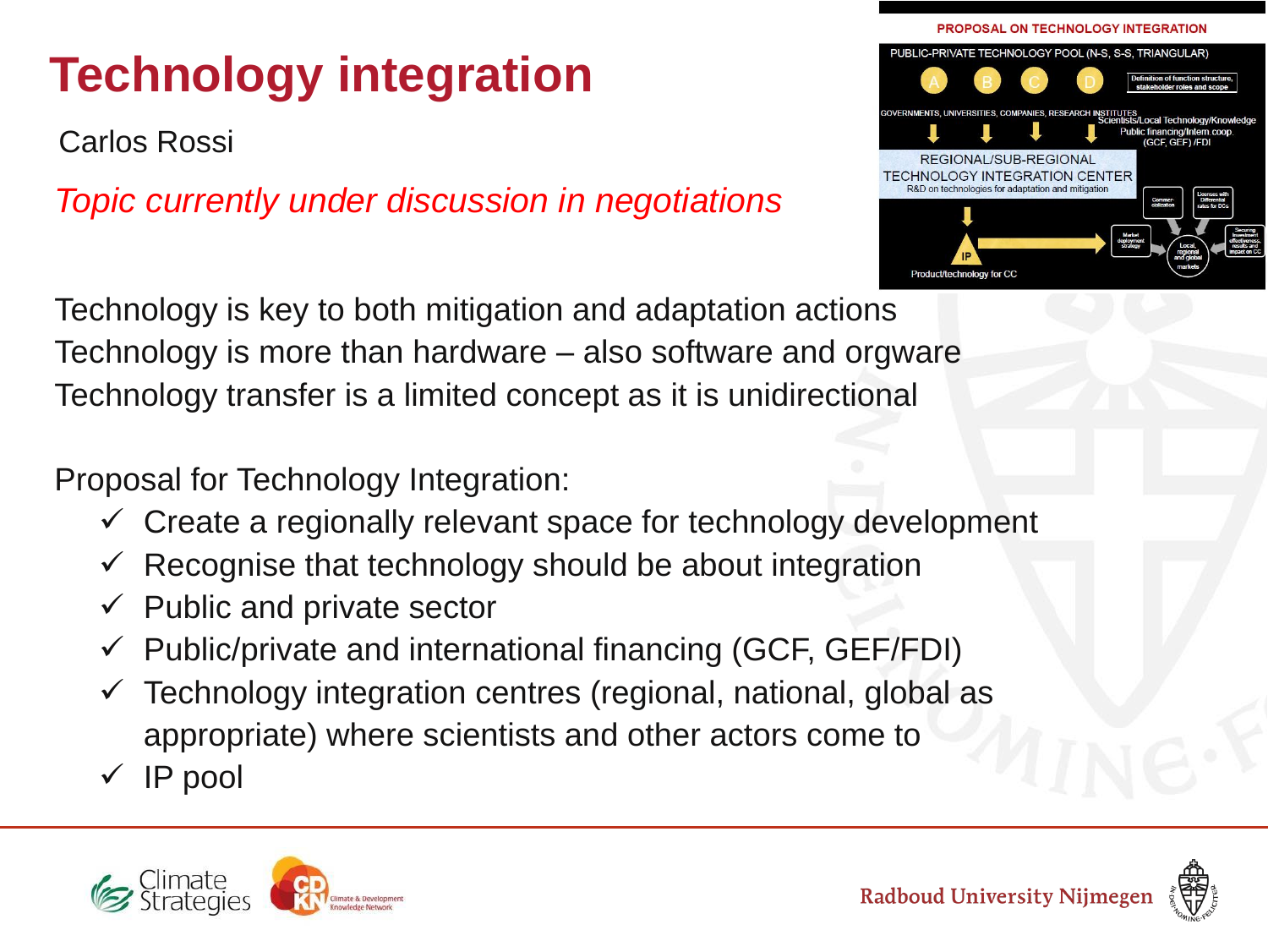## **Is it fair? Defining and respecting equity**

Sonja Klinsky

Negotiations profoundly psychological, but the social psychology of fairness within climate policy mostly neglected Tension between collectivity and differentiation  $\rightarrow$ Principle-based approach

Multi-scalar: differentiated perceptions of fairness

Social psychology of fairness

- Relationships and perceived distance: different concepts based on ingroup and out-group solidarity
- Causality: causal chain, intentionality



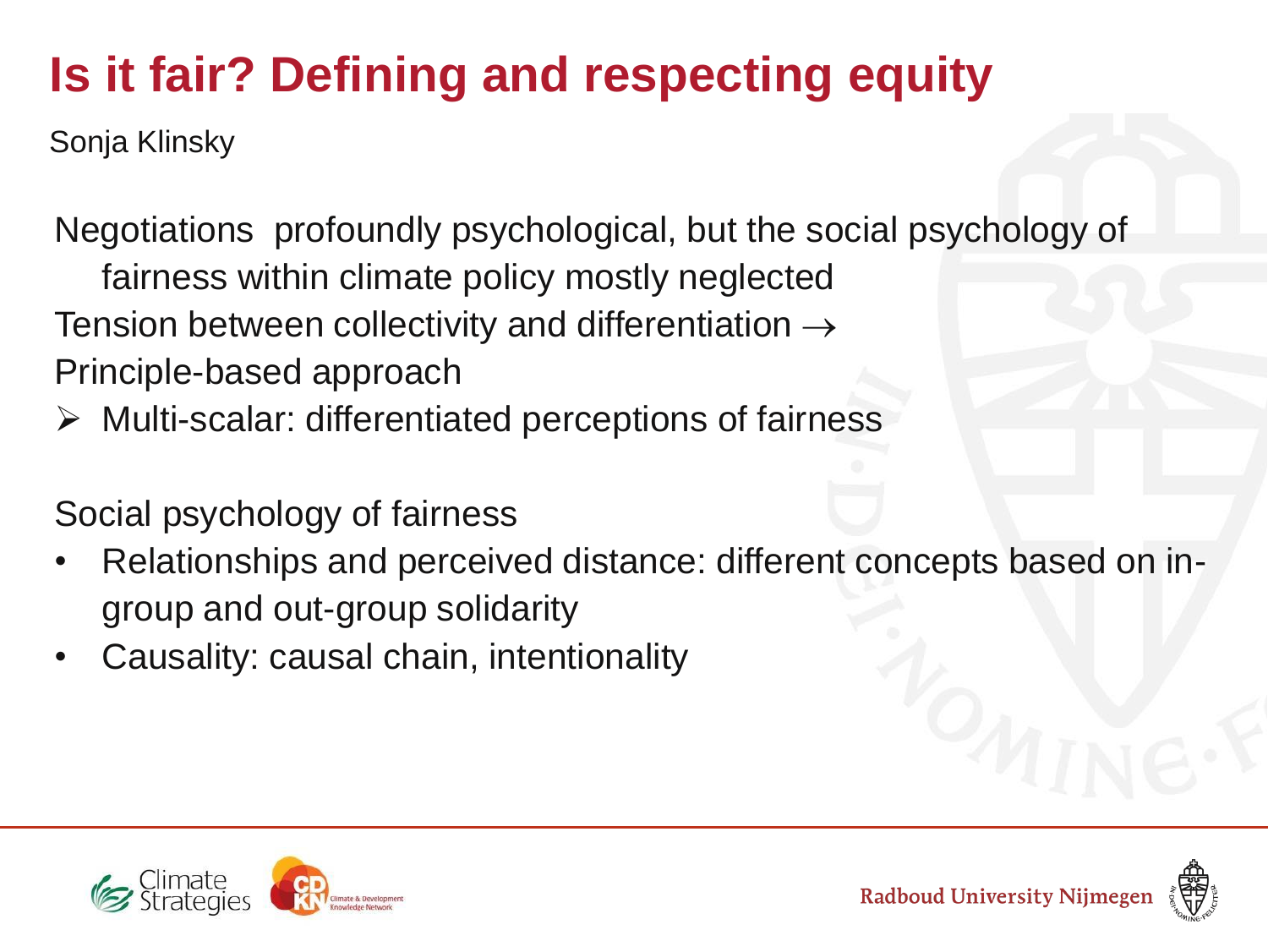# **Is it fair? Defining and respecting equity**

Sonja Klinsky

Strategies for constructive discussions on equity

- Bounded equity rhetoric: be thoughtful about how to use equity rhetoric (mutual recognition, use of fairness rhetoric for tactical purposes ruins trust)
- Balancing **backward-looking justice with forward-looking transformation**
- Insights from peace and reconciliation processes: great injustice done, but need for victims and perpetrators to move forward together
- Bounded recognition of past injustices combined with structural changes for prevention – including compensation and limited liability
- A deal could include recognition of historic and continuing responsibility with real assistance for transformative change globally